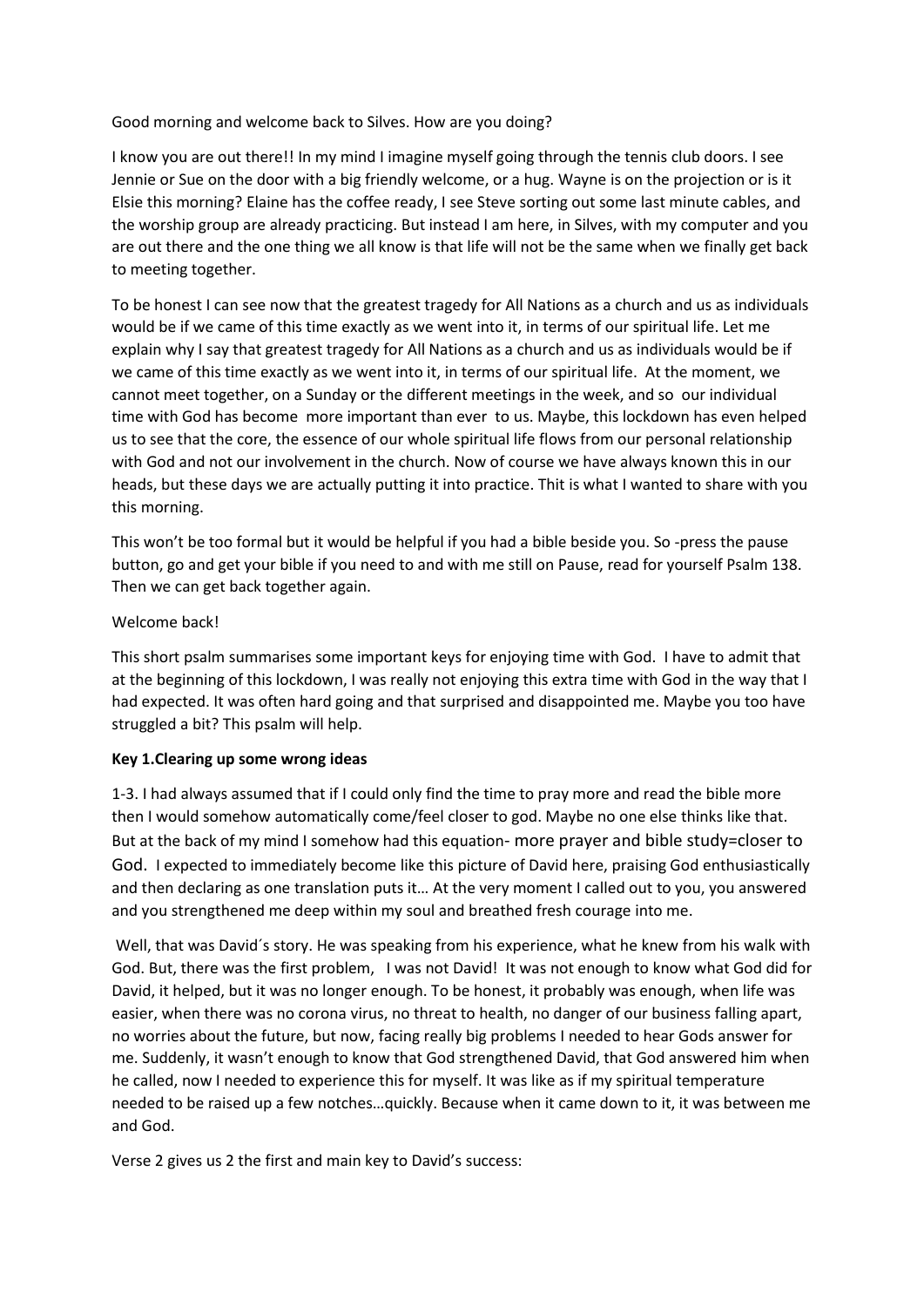*you have exalted above all things your name and your word.* 

Your name…who you are and your word…what you say…in the scripture, your written word and the way you speak to me through it.

What is clear is that there is no quick fix way to get to where David is. Les was talking about appetizers last week. The daily devotional is really great and it is amazing how relevant it is to our situation this year, even though it was written in totally different circumstances. But what I have learned is that I need more now. An appetizer is great but I need the full meal, especially now, especially in these times. And, like any healthy diet, I need to be eating well for a while before it takes effect. It is a process. It is just unrealistic to expect to get to where David is if we start from the place where many of us were starting from on day 1 of lockdown. It takes time. And we need to learn.

David calls…and the Lord answers. In between is the waiting and listening and hearing.We need to learn to wait too, to hear what God is saying to us…Now. It helps to know what God has said to David, but what is He saying to me? To you? How do I get to the place where I can also say…I, Mary called

 So first key to remember: no formulas (more hours= more results) or no quick fix/instant results The answer is in **hearing** His word for me …today..And it is a process.

## **Key 2. Having a right Attitude**

Verses 4 and 5 give the second key:

*May all the kings of the earth praise you, LORD, when they hear what you have decreed. <sup>5</sup>May they sing of the ways of the LORD, for the glory of the LORD is great.*

David´s attitude before God is one of reverence and humility. He recognises and acknowledges that God, his God, is above all

*May all the kings of the earth praise you.* 

His desire is that Gods glory will be recognised. He puts God in the highest place, before his own needs and problems.

We have to ask ourselves this question… What makes us spend time in prayer and bible at all??Are we spending more time with God so that we can get the benefit of staying well??Keeping our family protected? Solutions to our problems. All these things are right to bring to God at the right time, but first we must recognise that (v 5) the glory of the lord is great. It is our privilege to be able to come into his presence.

The importance of a humble attitude is even more obvious in v 6. Our attitude, as we come before God, makes a difference. It actually affects how God can respond to us…

*v.6. For though you are lofty and exalted, you stoop to embrace the lowly. Yet you keep your distance from those filled with pride.*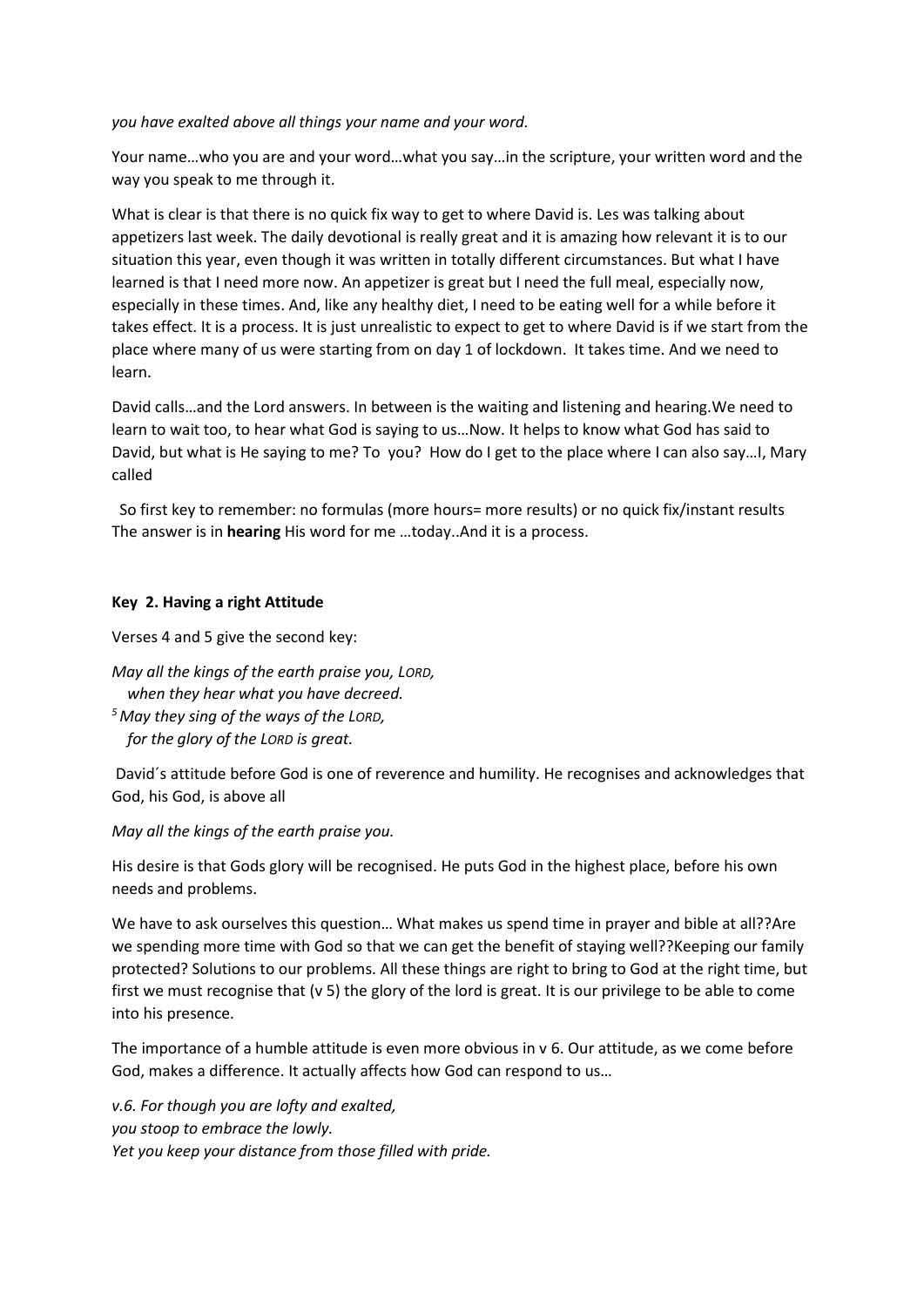It is not always the case but sometimes when we feel God is distant, it could be a problem with pride. We might need to take time to look into this.

What is clear from this Psalm and v 6 in particular is that are different levels of relationship with God. Some people don't know God at all. Some people know God but the relationship is distant and formal. Others have a personal relationship with God, they have had a personal experience with God and he is their Lord and saviour…. But others have an intimate relationship with God.

David, Abraham, Enoch…the people of Hebrews 11 are examples of people with an intimate relationship with God. An intimate relationship in any context is a 2 way relationship where we listen and hear as much as we speak. Intimate prayer is 2 way. God joins in the conversation. In an intimate relationship we read Gods word but it is with expectation to hear what HE is saying, to us, today, now.

So lets get rid of the formulas and the quick fix ideas. Check our attitudes when we come into Gods presence and seek out, not just a personal but an intimate relationship with God. And as we do this we will start to mature spiritually, to have a grown up relationship with God, much like David did.

And that brings us to key 3. **Growing up spiritually**

*Though I walk in the midst of trouble, you preserve my life. You stretch out your hand against the anger of my foes; with your right hand you save me.*

David does not experience a life without problems. He may not have had corona virus and all the problems this pandemic has brought to our doors, but he did have lots of other problems as we know. As he said himself here v 7 , *he walked in the midst of trouble*. In another psalm he says *tho I walk in the shadow of death…*(even though we prefer the first verses about green pastures and still waters!).

But here in Psalm 138 and in Psalm 23 what we see is that what is important to David is that God is with him in the troubles, not that God makes them go away!! It is great to have big answers to prayers. But that is not always our experience. Sometimes, like David here, it is a long walk in the midst of trouble.

There are 2 important points here-

1. We need to know what Gods word says and not make it what we want to hear…it is not all green pastures, sometimes we will be in the midst of trouble and

2. The importance of hearing Gods personal word for us in our individual situation. Then we can walk in faith in the midst of trouble. So it is back to calling and then waiting and listening to hear Gods personal word for us, today.

And finally Key 4**. A promise and a certainty.** v8.

*The LORD will fulfill his purpose for me; your steadfast love, O LORD, endures forever. Do not forsake the work of your hands.*

That is the best news. Relax. He is in charge, not you. He will bring to completion the work He has started. He will not abandon us. He loves us with a constant and endless love. This is bigger than you